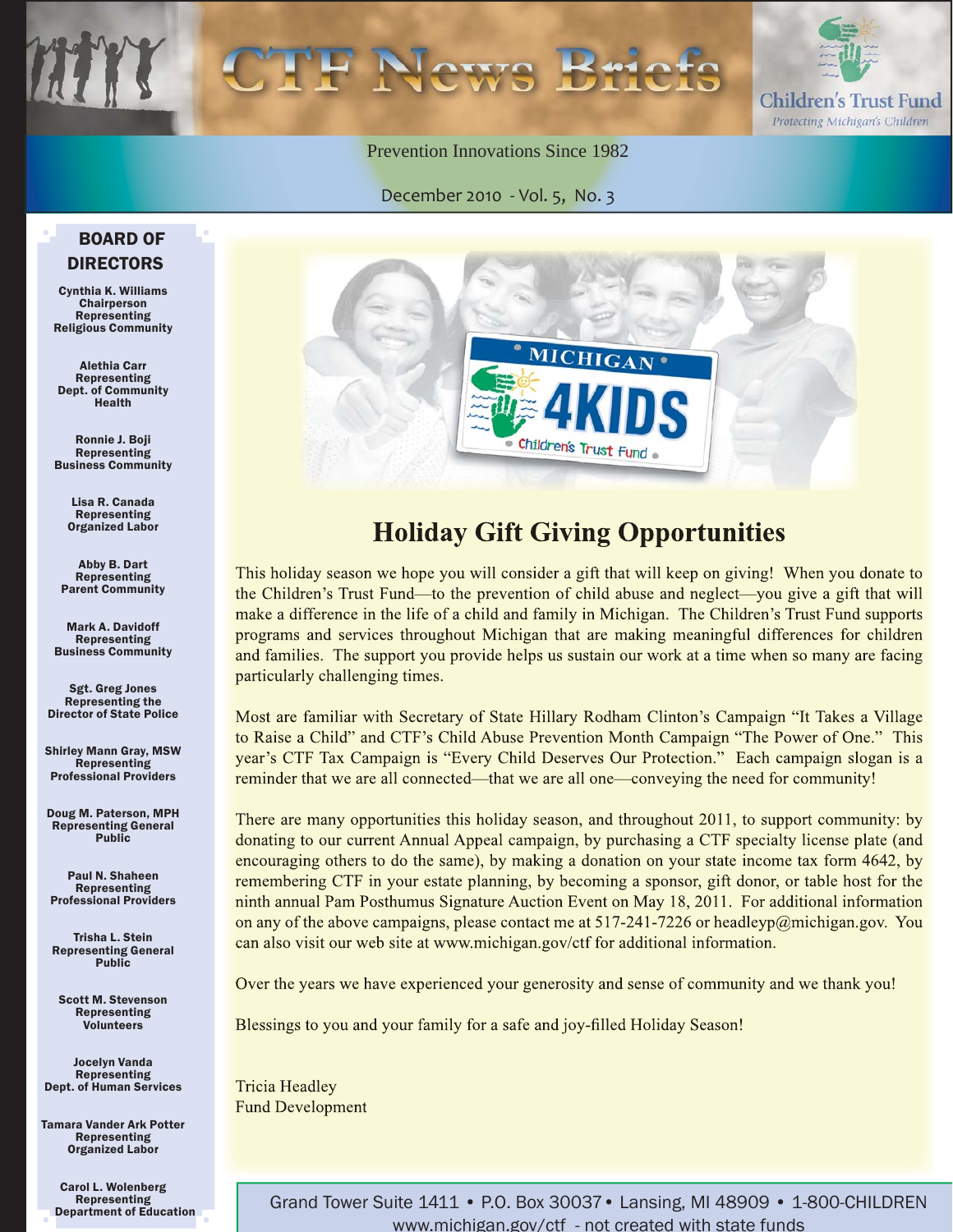### *Direct Services Grant of the Month*

### **Detroit Parent Network**



"Two years ago I went to Youthville, the building where Detroit Parent Network is located. My family and I were looking to enroll our children into Youthville's programming. We found out about Detroit Parent Network while visiting the building. I joined the organization but did not participate. Last year my life was falling apart and I felt defeated. During that same time I was at my mom's washing dishes. As I washed the dishes, I prayed and felt God tell me to go to Detroit Parent Network. I went to their office on a Monday morning. I found out about Sista 2 Sista, a Parents Anonymous Support group. I attended a meeting and felt welcomed and respected. The support was overwhelming. The group is wonderful and educational. I cannot say enough about the support I received from Detroit Parent Network and the support group." – A Parent

#### **Facts about Detroit Parent Network**

- An informative and educational organization for parents
- Provide support to parents and children
- Support groups
- Children's activities
- Resource and referral information

#### **Detroit Parent Network – Parent Support Groups**

**Men of DPN**- Every 3rd Friday at YouthVille Detroit 6-8pm **Divorced Moms** – Every 1st & 3rd Tuesday at YouthVille Detroit 5-7pm **Sista 2 Sista** – Every 2nd and 4th Wednesday at YouthVille Detroit 6-8pm **Mother of Inmates** – Every 3rd Monday at Fellowship Chapel, 7707 W. Outer Drive in Detroit (48235) – 6-8pm **Teen Parent Support** – Every 3rd Friday at Nancy Boykin School, 10255 3rd St. in Detroit 10am-11:30am **One Miracle at a Time** – Location & Time: TBD **Strong Parents Strong Families**- Location & Time: TBD **Single Parents Support Group**- Every 3rd Saturday at Payne Pulliam, 2345 Cass in Detroit, 10am-12pm & Every 3rd Monday at 5:30pm-7:30pm **Maintaining Weight Loss**- TBD at Detroit Edison Library, 18400 Joy Road in Detroit (48228) **Domestic Violence Support Group**- Every 3rd Saturday at Amazing Grace International Fellowship, 7810 Southfield FWY Detroit, Michigan 10am-12pm & 4-6pm **Grand Parents Support Group** – Location & Time: TBD

\* Location & Time: To be determined (TBD). Please call LaCherryn Hoost at 313.832.0617 for more information.

For more information contact: Detroit Parent Network 7375 Woodward Ave., Ste. 1100 Detroit, MI 48202 PH: 313.832.0617 www.detroitparentnetwork.org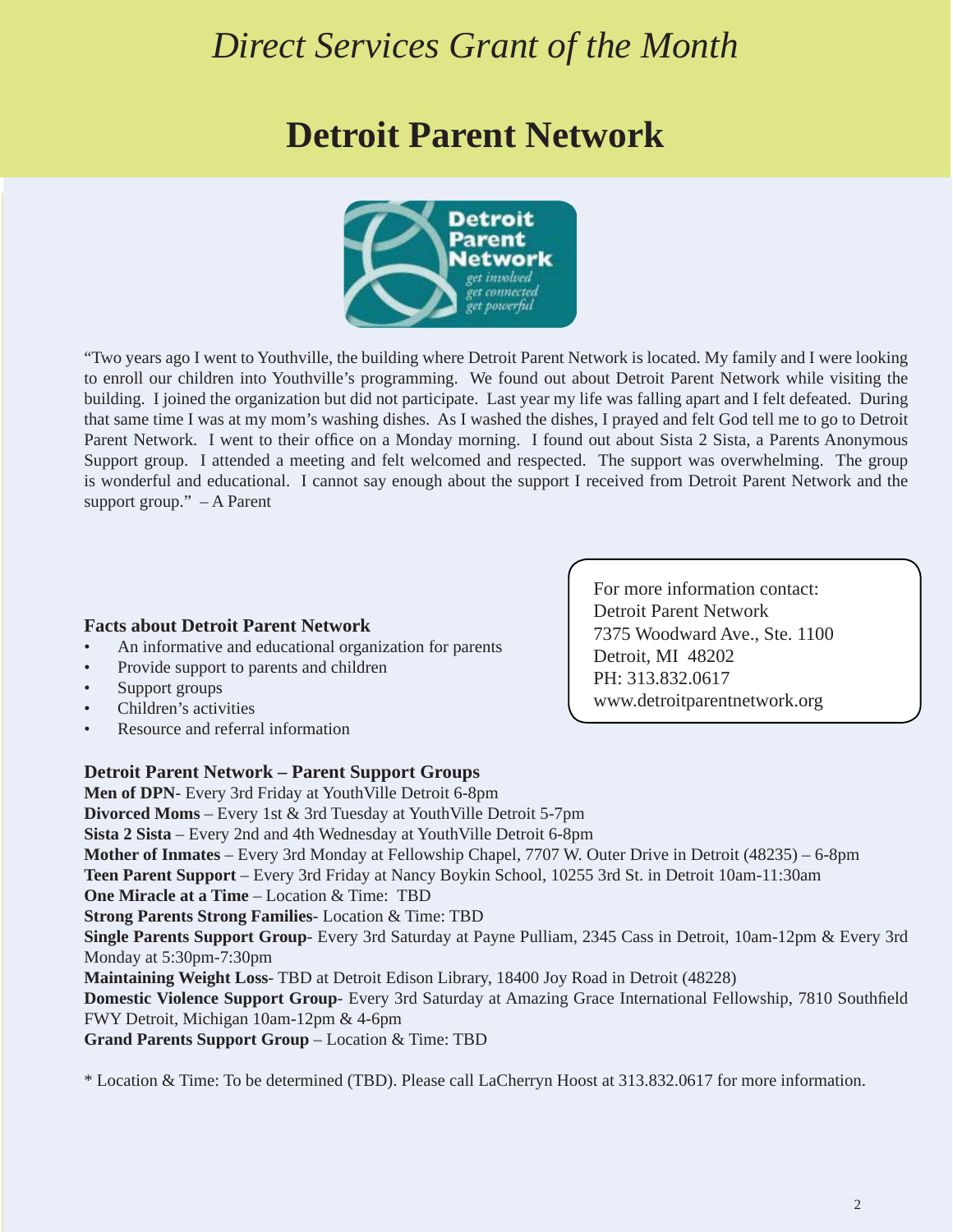### **Direct Service Grants**

A year-long thanks and appreciation for your commitment to Michigan's communities. Wishing all safe and wonderful holidays!

Tip for this month: "Year's end is neither an end nor a beginning, but a going on, with all the wisdom that experience can instill in us." – Hal Borland

#### Announcements:

A *Direct Service Orientation* will be held for the seven new FY2011 – FY2014 direct service grantees (below) on January 13, 2011, from 9:00 a.m. – 4:00 p.m. The orientation will be held at Lansing OPD Training Center (Conference Room "2-1"), 7109 West Saginaw Hwy, Lansing, MI 48917.

#### **Branch/Hillsdale/St. Joseph Community Health Agency**

Healthy Beginnings Teen Prenatal Education Classes

#### **Cadillac Area OASIS/Family Resource Center**

The Family Links Program based on Healthy Start Community Outreach and Home Visiting model

#### **Child Advocacy Center of Shiawassee County**

Positive Youth Development Educational Programs and Advocacy

#### **Children's Aid Society – Wayne County**

The Nurturing Family Project

#### **Family Service & Children's Aid – Jackson County**

The Nurturing Parenting Education Program

#### **The Guidance Center – Wayne County**

My Time Respite Care Program

#### **Michigan State University Extension – Saginaw County**

Parents as Teachers Home Visitation Program

#### **Direct Service Workgroup**

The DS Workgroup teleconference scheduled for December 2 was cancelled and rescheduled for February 3, 2011, from 1:00 p.m. – 2:30 p.m. Email reminders will be sent out in mid-January, along with the agenda. If you have a topic you want discussed, please send an email to brown-joness@michigan.gov.

CTF Conference Call-in Number: 877-336-1828 Access Code: 8088351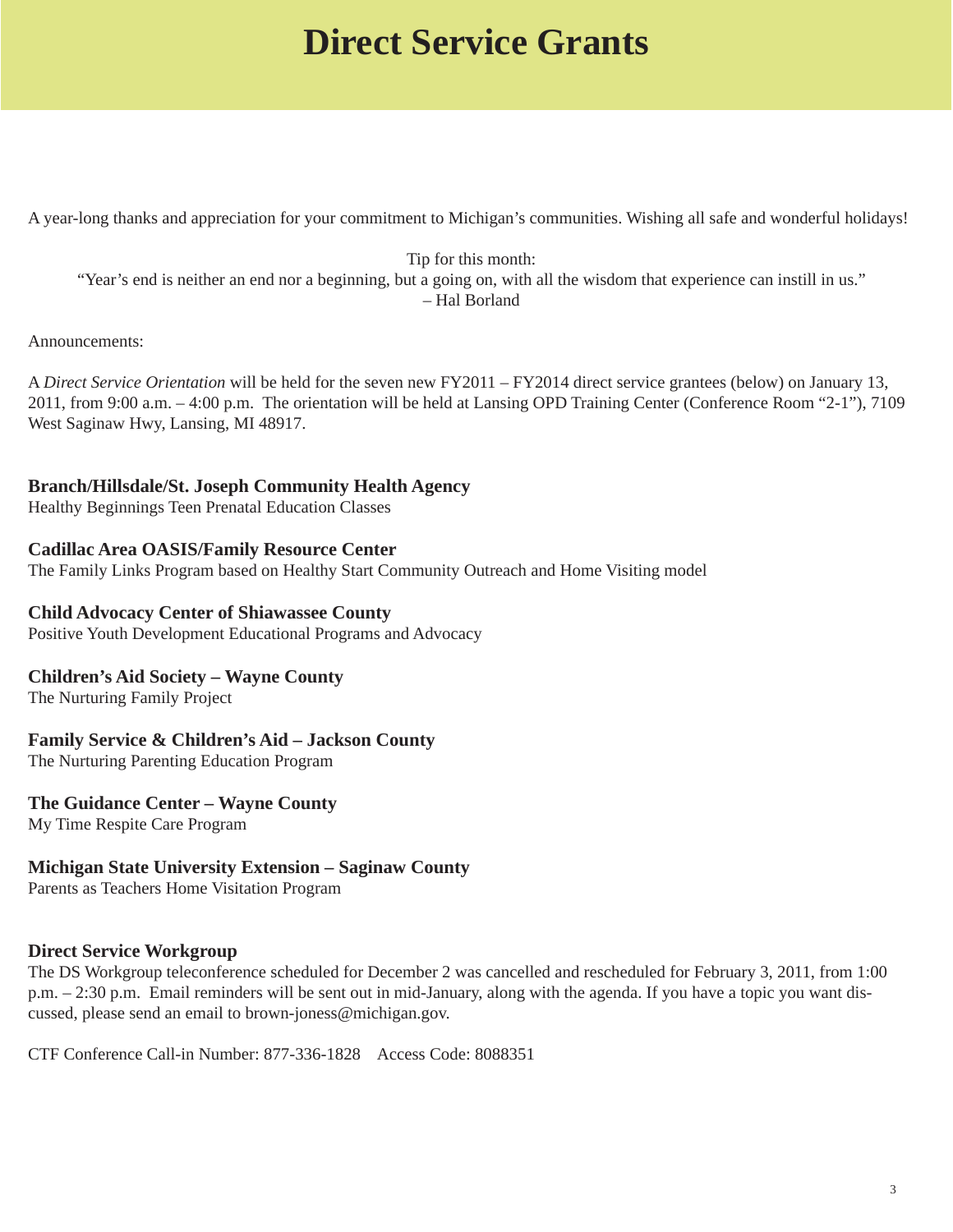# **Local Councils 2010 Highlights**

#### **Refl ections on 2010**

This past year marked many accomplishments and new beginnings for local councils. A number of those "firsts" were a direct result of input from councils.

This contract period  $(2010 - 2012)$  marked the first time that a three-year contract was implemented (instead of an annual renewal process), significantly reducing the work required by local councils. Likewise, local councils had their program register and activity reporting requirements reduced to semi-annual reporting (instead of quarterly).

For the first time, local councils collaborated with each other by tier group to work on projects of their own choosing, which produced a number of volunteer and board development resource materials. That information paved the way to the creation of the Local Council Resource Library on the CTF website. A Tier III workgroup is currently working on creating a social media toolkit which, when completed, will add to the Local Council Resource Library. Another first was the creation of a Peer Sharing Pilot which will be implemented by 14 volunteer councils in 2011.

During this past year CTF combined the design of past regional meetings with a CTF facilitated effort, resulting in the completion of seven successful meetings held throughout the state. At those gatherings councils had opportunities to share and collaborate with their regional neighbors. They also were introduced to peer sharing concepts and provided valuable feedback about possible future opportunities. Commentary from these regional sessions was positive and plans are underway to continue the regional effort in 2011.

One sad note for 2010 was the loss of Carol Schmidt, the Iosco County local council coordinator. She was a tireless advocate for children and families. Prior to her death in January 2010, the Iosco County's Baby Pantry name was changed to Carol's Baby Pantry. Her accomplishments and efforts will be remembered and honored.

This year's initiatives would not have been possible without the dedication and commitment of the local councils, which represent a strong and significant voice for prevention. Their efforts are valued and appreciated.

Happy holidays!

## **Healthy Families New York Home Visiting Program Random Control Evaluation Shows Meaningful Outcomes**

Exciting research may be found in a recent study from the random assignment control trial evaluation of Healthy Families New York. Interviews with home visited and control participants were held at the time of the child's birth and when children were ages 1, 2, 3 and 7, and data were collected about child protective services and foster care, along with any applicable federal and state benefits received.

Christine Deyss, Executive Director of Prevent Child Abuse New York writes, "The recent, child age 7, results include reductions in indicated child abuse for families with prior CPS involvement and, for young first-time mothers entering the program during pregnancy, improved school performance for children, and some identifiable cost savings. Among the findings in prior years were improved birth outcomes, health care, and positive, non-abusive parenting practices."

A brief, user-friendly summary of findings from birth to age 7 is available at

http://www.ocfs.state.ny.us/main/reports/Healthy%20Families%20New%20York%20Short%2011-24-2010%20FINAL.pdf. The seventh year report will be posted on the National Institute of Justice website in the future, but it's currently available on NYS Office of Children and Family Services website at http://www.ocfs.state.ny.us/main/prevention/HFNY\_Study\_10-31-10.asp.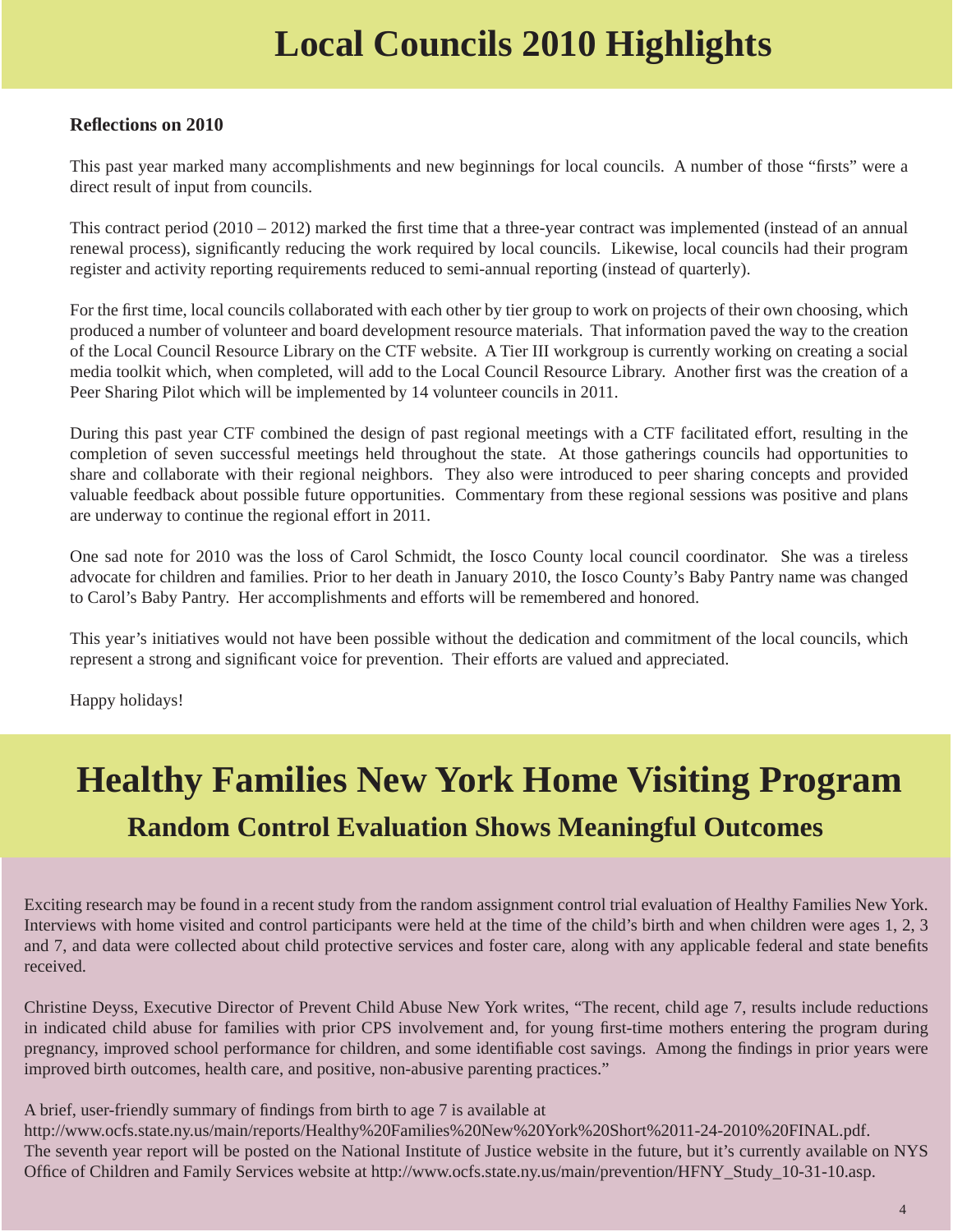# **CAP Month 2011**

A date for the CAP Month Kick-off event, Prevention Awareness Day, has been set for March 29, 2011, at 11:00 a.m. at the Capitol steps. The CAP Month Workgroup, CTF staff and others are working to expand the event so that it will be a momentous and memorable occasion in Michigan.

#### **What is Prevention Awareness Day?**

- Prevention Awareness Day, along with its theme "The Power of One," serves as the kick-off for April's Child Abuse Prevention Month.
- A rally, procession and planting of a pinwheel garden will take place in downtown Lansing to show support for child abuse prevention programs in the state.
- The pinwheel is the national symbol of child abuse and neglect prevention.

• A Legislative Education Day component provides CTF grantees and other child advocates an opportunity to educate legislators about prevention needs and current programming across the state.

#### **How to Become Involved?**

• Promote Prevention Awareness Day to other individuals and/or organizations. (Note: Facebook, Twitter and other forms of social media are good ways to promote the event.)

- Attend the rally event on March 29, 2011.
- Come to Lansing to educate legislators.

• For further information on becoming a sponsor and/or supporting Prevention Awareness Day, contact Emily Wachsberger (wachsbergere@michigan.gov) at 517-335-0671.

Make a donation of \$1 or more to support Prevention Awareness Day.

#### **How Prevention Awareness Day benefits you?**

• You and/or your organization join with others as a positive presence of support in the belief that child abuse and neglect can and must be prevented.

• Your investment in healthy child development contributes to community and economic development, as flourishing children become the foundation of a thriving society.

• Estimates show that implementing effective policies and strategies to prevent child abuse and neglect can save taxpayers more than \$104 billion each year.

• Taking responsibility for creating safe and nurturing environments in which to raise our children leads to happy and healthy children.

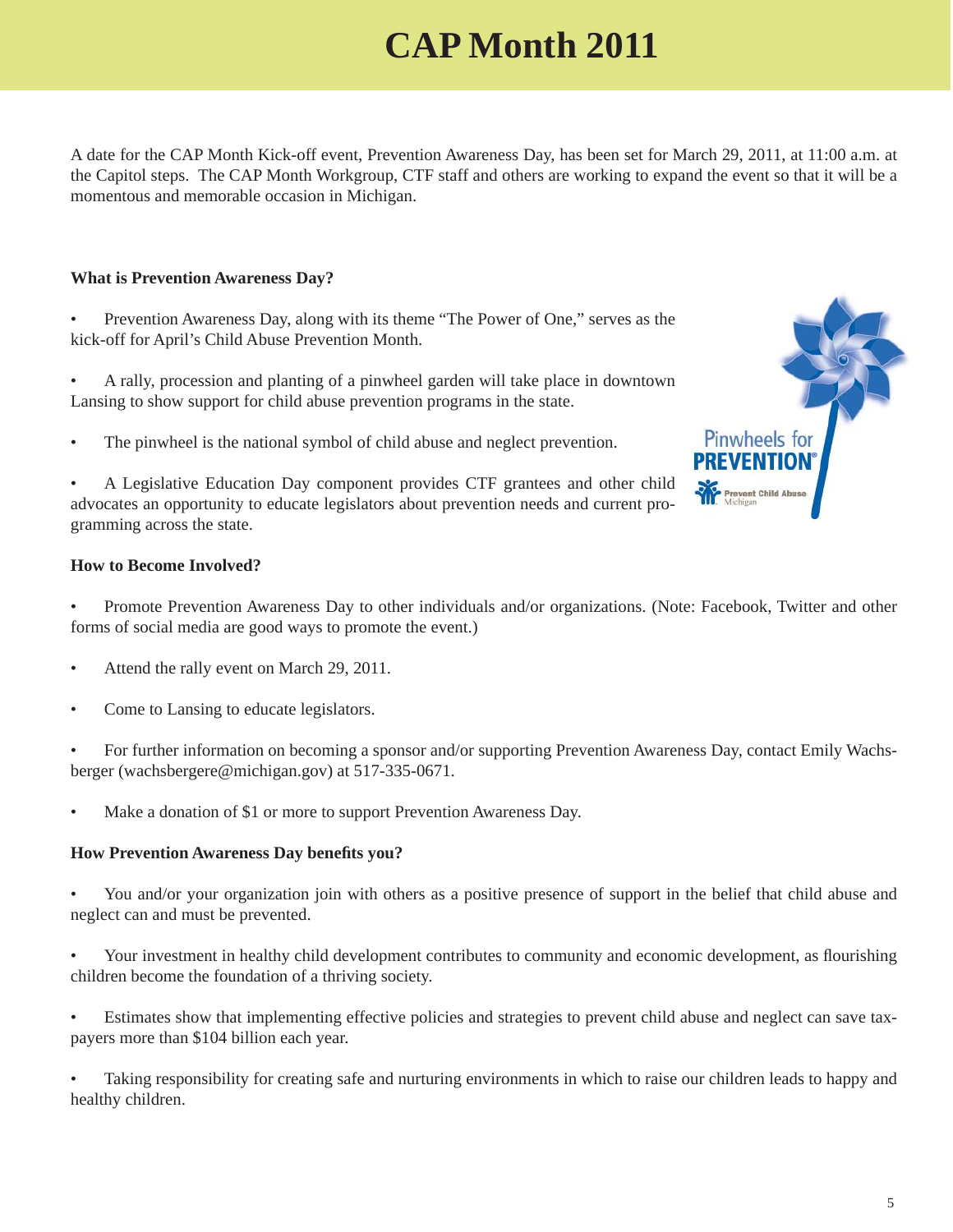### **Circle of Parents**





Greetings to Michigan's Circle of Parents network, and a year-long THANKS for a job well done! Our goal is to continue to build statewide capacity. Have safe and happy holidays!

#### **Please send in your success stories.**

Collaborative partners are always welcome.

"If I had my child to raise all over again, I'd build self-esteem first, and the house later. I'd finger-paint more, and point the finger less. I would do less correcting and more connecting. I'd take my eyes off my watch, and watch with my eyes. I'd take more hikes and fly more kites. I'd stop playing serious, and seriously play. I would run through more fields and gaze at more stars. I'd do more hugging and less tugging."

– Diane Loomans, from "If I Had My Child to Raise Over Again"

Updates

• Mark your calendars for Prevention Awareness Day on March 29, 2011. Join us and be a voice for Michigan's children by attending the rally event. Promote Prevention Awareness Day to other individuals and/or organizations.

• CTF's Circle of Parents Advisory Committee (COPAC) meeting was held on October 28. The committee remains open to all interested persons. The committee is looking for a co-chair to take on a lead role with the COP Advisory Committee. **Self-nominations are welcomed.** The next COP Advisory Committee teleconference meeting is scheduled for December 16, 2010, from 1:30 – 2:30 p.m. Conference call-in number: 877-336-1828 Code: 8088351

#### **Statewide COP Training Information (Only 25 slots available - Register Early!)**

Where: Weiss Advocacy Center (formerly C/CAN and CAC) 515 East Street Flint, MI 48505-1946

When: Thursday, January 20, 2011 from 8:30 a.m. - 5:00 p.m. Friday, January 21, 2011 from 9:00 a.m. - 4:30 p.m.

Cost: Training and materials will be provided to participants at no charge. CTF will provide training materials, breakfast and lunch. Participants will be responsible for their lodging and evening meals.

Contact: Sylvia Brown Jones, LMSW (Brown-joness@michigan.gov) at 517-241-7792 or Lena Shacks-Glover (shacksl@michigan.gov) at 517-335-2711.

[The training registration form is accessible at: www.michigan.gov/documents/ctf/COP\\_training\\_brochure.](www.michigan.gov/documents/ctf/COP_training_brochure.Registration_Jan_20-21_2011_337957_7.pdf) Registration\_Jan\_20-21\_2011\_337957\_7.pdf.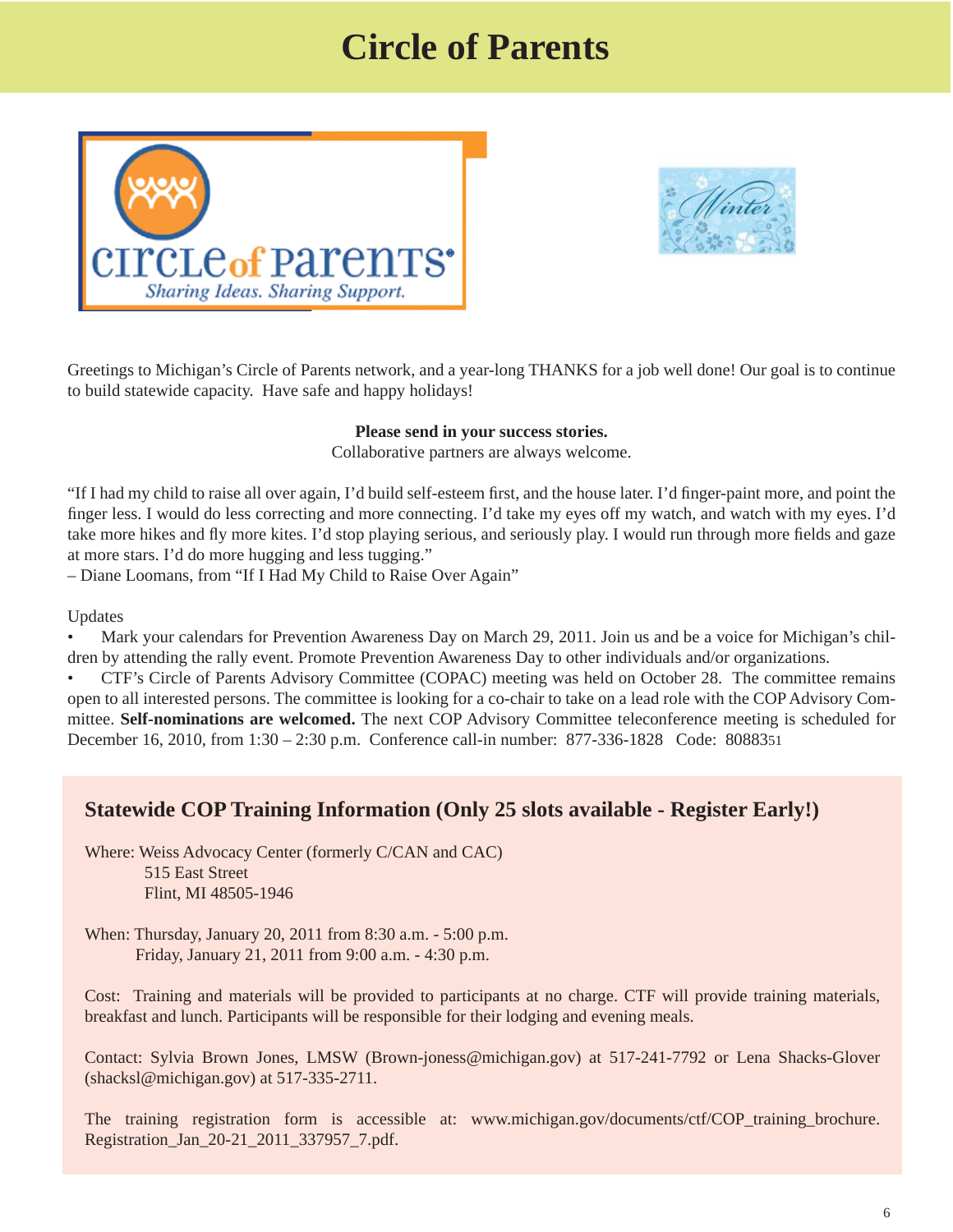### **Key Dates**







**December 16:** The Circle of Parents Advisory Committee teleconference meeting is scheduled for December 16 from 1:30 – 2:30 p.m. To participate, call 877- 336-1828 and enter passcode 8088351.

**December 23-24:** The Children's Trust Fund office is closed for the Christmas Holiday.

**December 30-31:** The Children's Trust Fund office is closed for the New Year's Holiday.



**Michigan Department of Human Services Launches Mobile App** *Information Includes How to Report Abuse of Children*

The Michigan Department of Human Services has launched a mobile application to help people access information on DHS services from their mobile phones. Information available on this free app will include how to report abuse of children or adults, report suspected fraud in DHS programs, or become a foster or adoptive parent. The app was released to the Android market on December 9, 2010, and will be available in the iPhone by the end of the month.

**January 6:** The Local Council Work Group will meet at 10:00 a.m. To participate, call 1- 877-336-1828 and enter passcode 8088351.

**January 13:** The Children's Trust Fund will host a Direct Service Grant Orientation for new grantees from  $9:00$  a.m.  $-4:00$  p.m. in Conference Room 2-1 at the Lansing OPD Training Center, 7109 West Saginaw Highway, Lansing, MI 48917. Please contact Derrick Hartwell at 517-373-4320 to confirm attendance.

**January 17:** The Children's Trust Fund office is closed for Martin Luther King, Jr. Day.

**January 20-21:** The Children's Trust Fund will host a Circle of Parents Statewide Training on January 20-21 at Weiss Advocacy Center, 726 Church Street, Flint, MI 48502.

**January 24:** The Local Council Tier III Project group meeting will take place at 10:00 a.m. To participate, call 877-336-1828 and enter passcode 8088351.

January 25: The Child Abuse Prevention Month Sub-Work Group will meet at 1:00 p.m. To participate, call 877-336-1828 and enter passcode 8088351.

**January 27:** There will be a Peer Sharing Pilot technical assistance Webinar on January 27 at 1:00 p.m. Registration information will be provided to those involved at a later date.

*Please submit dates for future events to Alan Stokes at stokesa@michigan.gov by January 3, 2011.*